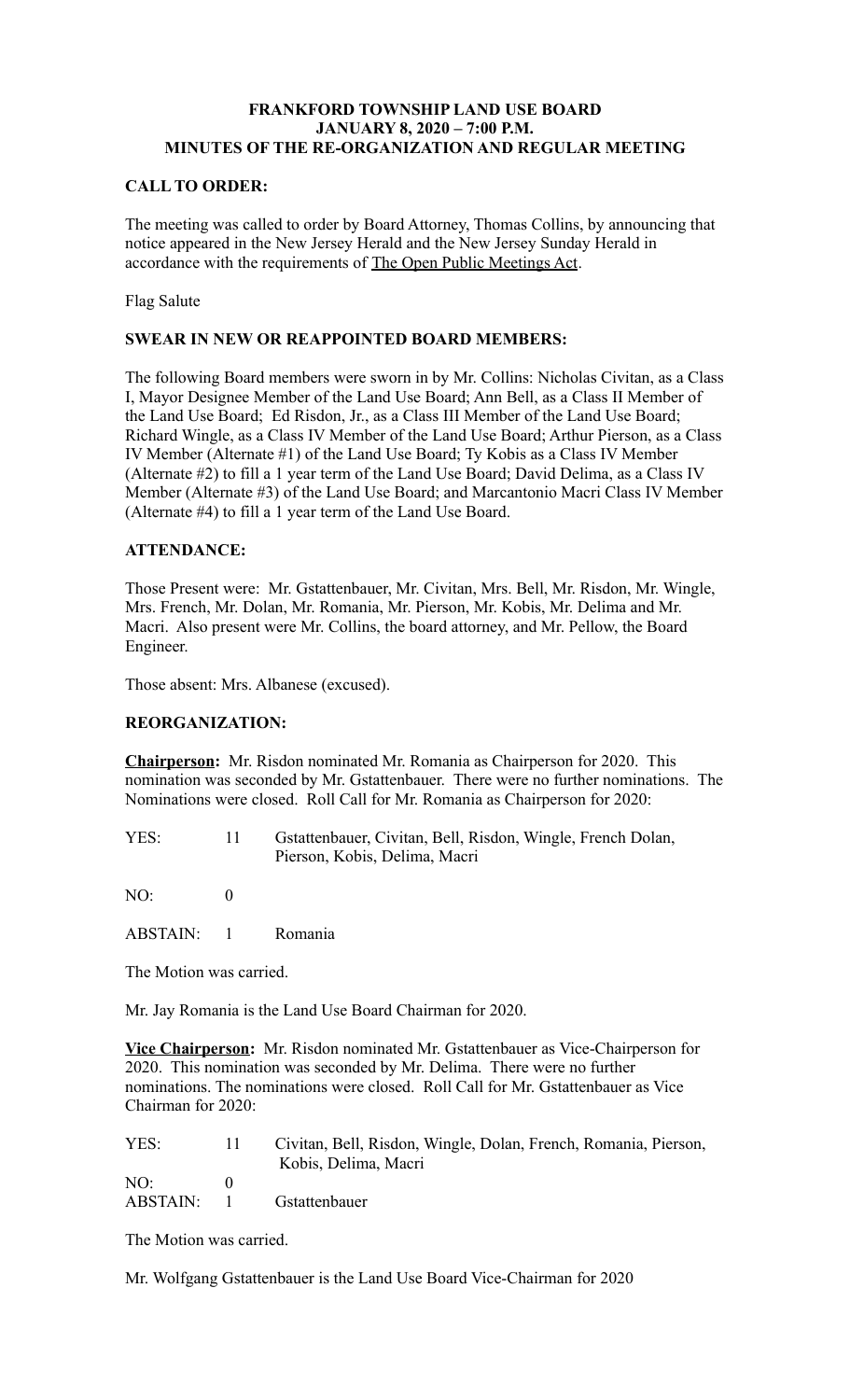### **Frankford Township Land Use Board January 8, 2020 Minutes Page 2 of 9**

### **REORGANIZATION CONT.:**

**Board Attorney:** Mr. Risdon nominated Thomas Collins, Esq. of the firm Vogel, Chait, Collins and Schneider as Board Attorney for 2020. This nomination was seconded by Mr. Delima. There were no further nominations. The nominations were closed. Roll Call for Thomas Collins, Esq. of the firm Vogel, Chait, Collins and Schneider as Board Attorney for 2020:

| YES: | Gstattenbauer, Civitan, Bell, Risdon, Wingle, French, Dolan, |
|------|--------------------------------------------------------------|
|      | Romania, Pierson, Kobis, Delima, Macri                       |

 $NO: 0$ 

ABSTAIN: 0

Thomas Collins, Esq. of the firm Vogel, Chait, Collins and Schneider is the Land Use Board Attorney for 2020.

**Board Engineer and Board Planner:** Mr. Risdon nominated Harold Pellow, PE of Harold Pellow & Associates, Inc. as Board Engineer and Board Planner for 2020. This nomination was seconded by Mr. Delima. There were no further nominations. The nominations were closed. Roll Call for Harold Pellow, PE of Harold Pellow & Associates, Inc. as Board Engineer and Board Planner for 2020:

| YES: | Gstattenbauer, Civitan, Bell, Risdon, Wingle, French, Dolan, |
|------|--------------------------------------------------------------|
|      | Romania, Pierson, Kobis, Delima, Macri                       |

NO: 0

ABSTAIN: 0

The Motion was carried.

Harold Pellow, PE, of Harold Pellow & Associates is the Land Use Board Engineer and Land Use Board Planner for 2020.

**Board Secretary:** Mr. Risdon nominated Sharon M. Yarosz as Board Secretary for 2020. The nomination was seconded by Mr. Delima. There were no further nominations. The nominations were closed. Roll Call was taken for Sharon Yarosz as Land Use Board Secretary for 2020:

YES: 12 Gstattenbauer, Civitan, Bell, Risdon, Wingle, French, Dolan, Romania, Pierson, Kobis, Delima, Macri

 $NO<sup>2</sup>$  0

 $ABSTAIN: 0$ 

The Motion was carried.

Sharon M. Yarosz is the Land Use Board Secretary for 2020.

It was also noted that this was the  $50<sup>th</sup>$  year that Mr. Pellow has been appointed Engineer to Frankford Township. He appreciated the board nominating him again. The board congratulated and thanked Mr. Pellow for his years of service.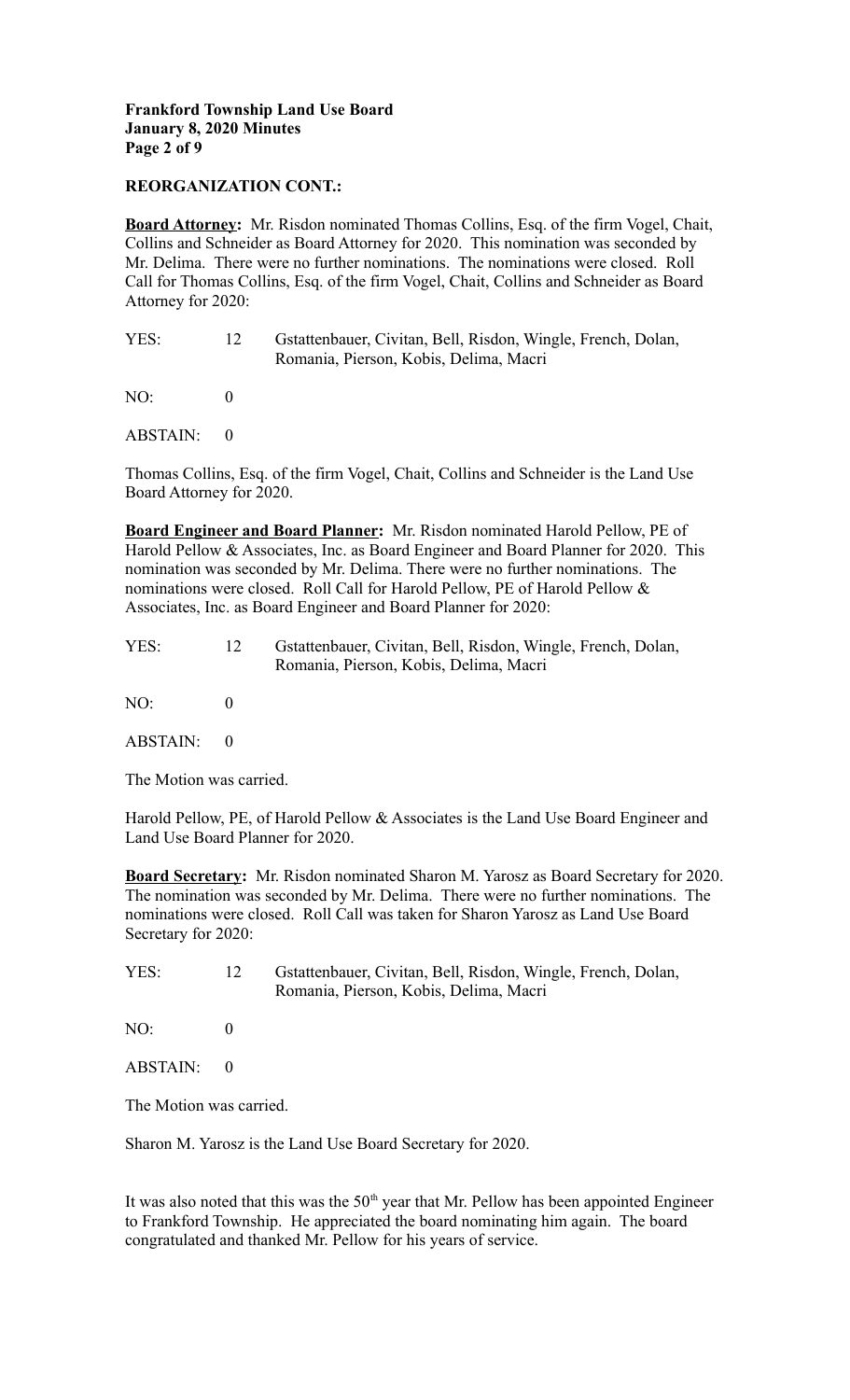### **Frankford Township Land Use Board January 8, 2020 Minutes Page 3 of 9**

#### **REORGANIZATION CONT.:**

**Newspaper:** Mr. Risdon nominated The New Jersey Herald and the New Jersey Sunday Herald as the official newspapers for advertising for the Land Use Board in 2020. This nomination was seconded by Mr. Dolan. There were no further nominations. The nominations were closed. Roll Call was taken for the New Jersey Herald and the New Jersey Sunday Herald as the official newspapers for the Land Use Board for 2020:

YES: 12 Gstattenbauer, Civitan, Bell, Risdon, Wingle, French, Dolan, Romania, Pierson, Kobis, Delima, Macri  $NO: 0$ ABSTAIN: 0 The Motion was carried.

The New Jersey Herald and the New Jersey Sunday Herald are the official newspapers for advertising for the Land Use Board in 2020.

**Meeting Dates:** Mr. Risdon made a motion which was seconded by Mr. Gstattenbauer to approve the second and fourth Wednesday of each month for all regular meetings for the Land Use Board in 2020 and which meetings will begin at 7:00 p.m. with the exception of November 23, 2020, which is a Monday Due to the Thanksgiving Holiday. The meeting dates are as follows:

> January 8, 2020 January 22, 2020 February 12, 2020 February 26, 2020 March 11, 2020 March 25, 2020 April 8, 2020 April 22, 2020 May 13, 2020 May 27, 2020 June 10, 2020 June 24, 2020 July 8, 2020 July 22, 2020 August 12, 2020 August 26, 2020 September 9, 2020 September 23, 2020 October 14, 2020 October 28, 2020 November 11, 2020 November 23, 2020 (Monday Due to Thanksgiving) December 9, 2020 December 23, 2020

The reorganization meeting for 2021 will be held on January 13, 2021 at 7:00 p.m. The regular meeting of the Frankford Township Land Use Board held on January 13, 2021 at 7:00 will follow the re-organization meeting.

Roll Call:

| YES:                    | 12        | Gstattenbauer, Civitan, Bell, Risdon, Wingle, French, Dolan, |
|-------------------------|-----------|--------------------------------------------------------------|
|                         |           | Romania, Pierson, Kobis, Delima, Macri                       |
| NO:                     |           |                                                              |
| ABSTAIN:                | $\bigcap$ |                                                              |
| The Motion was carried. |           |                                                              |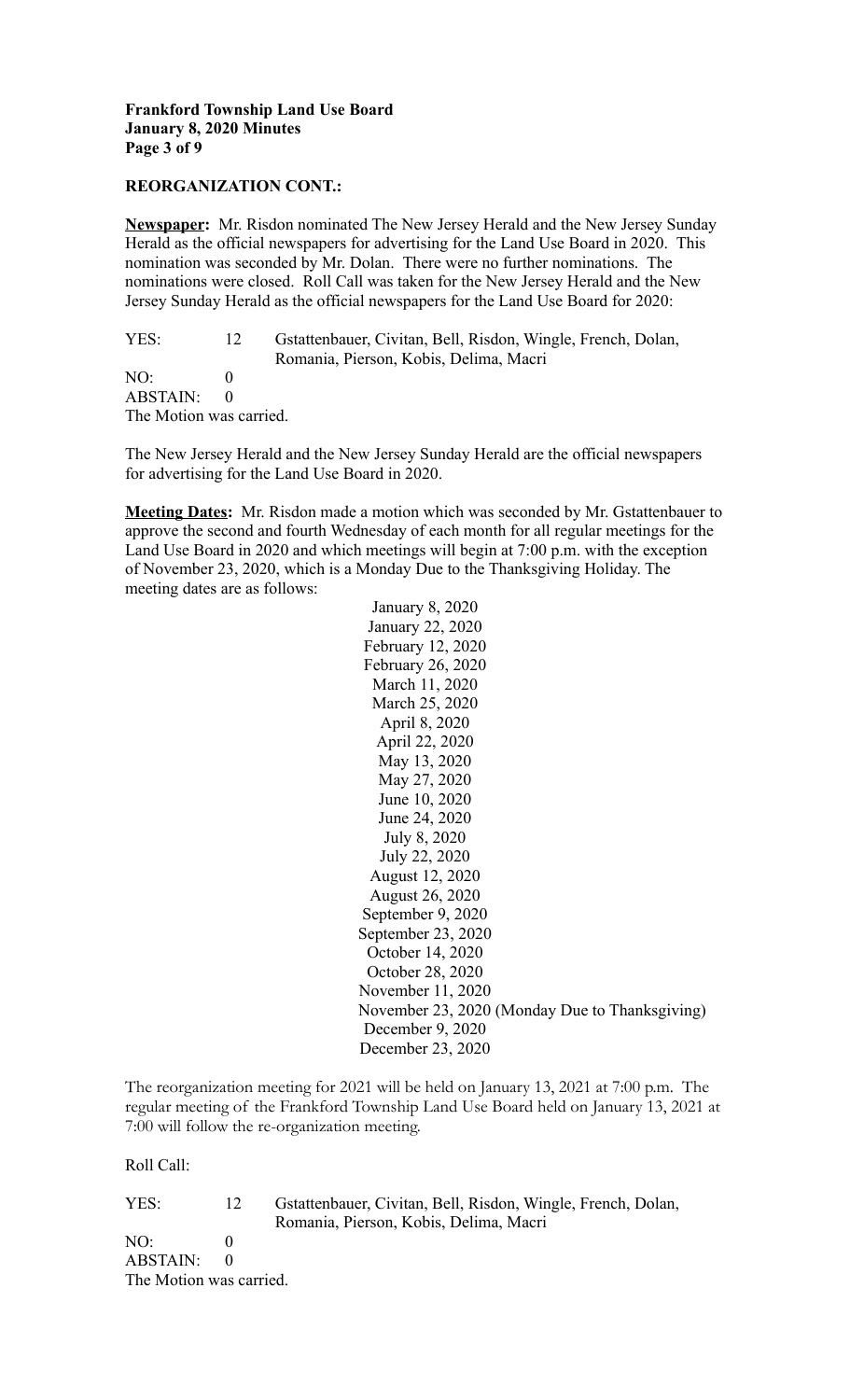**Frankford Township Land Use Board January 8, 2020 Minutes Page 4 of 9**

#### **REORGANIZATION CONT.:**

**Agenda/Robert Rules of Order:** The board agreed to use the Robert's Rules of Order for Parliamentary Procedures. The agenda will be as follows:

> Call to Order Open Public Meetings Act Statement Flag Salute Attendance Executive Session (if required) \*Approval of Minutes from previous meetings \*Resolutions Board Business to include: \*Payment of Bills Correspondence Other business \* Zoning Officer's Report Public Portion Applications – to include: Testimony by applicants Board discussion and questions Public Portion Board Business cont. Adjournment

\*denotes items scheduled only for the second meeting of the month.

Mr. Pellow was sworn in by the Board Attorney as an expert witness for the board for all hearings before the board for 2020.

# **REGULAR MEETING:**

#### **MINUTES**

The Minutes of the December 11, 2019 Land Use Board Regular Meeting were reviewed. A Motion was made by Mr. Delima and seconded by Mr. Kobis to approve the Regular Meeting Minutes of the Land Use Board for December 11, 2019. All were in favor, except Mrs. Bell, who abstained. The Motion was carried.

#### **BOARD BUSINESS**

#### **Subcommittee Appointments by the Board Chairman**

- 1) **Green Ordinance Committee:** Maria Albanese, Dave Delima, Wolfgang Gstattenbauer
- 2) **COAH Committee:** Wolfgang Gstattenbauer, Maria Albanese, Sharon Yarosz
- 3) **Open Space Committee for Updates to LUB:** Mike Dolan, Dana French, Wolfgang Gstattenbauer
- 4) **Master Plan Committee:** Maria Albanese, Wolfgang Gstattenbauer, Jay Romania, Nick Civitan or Ed Risdon, and Marcantonio Macri, alternate

There were no new reports from any of the sub committees.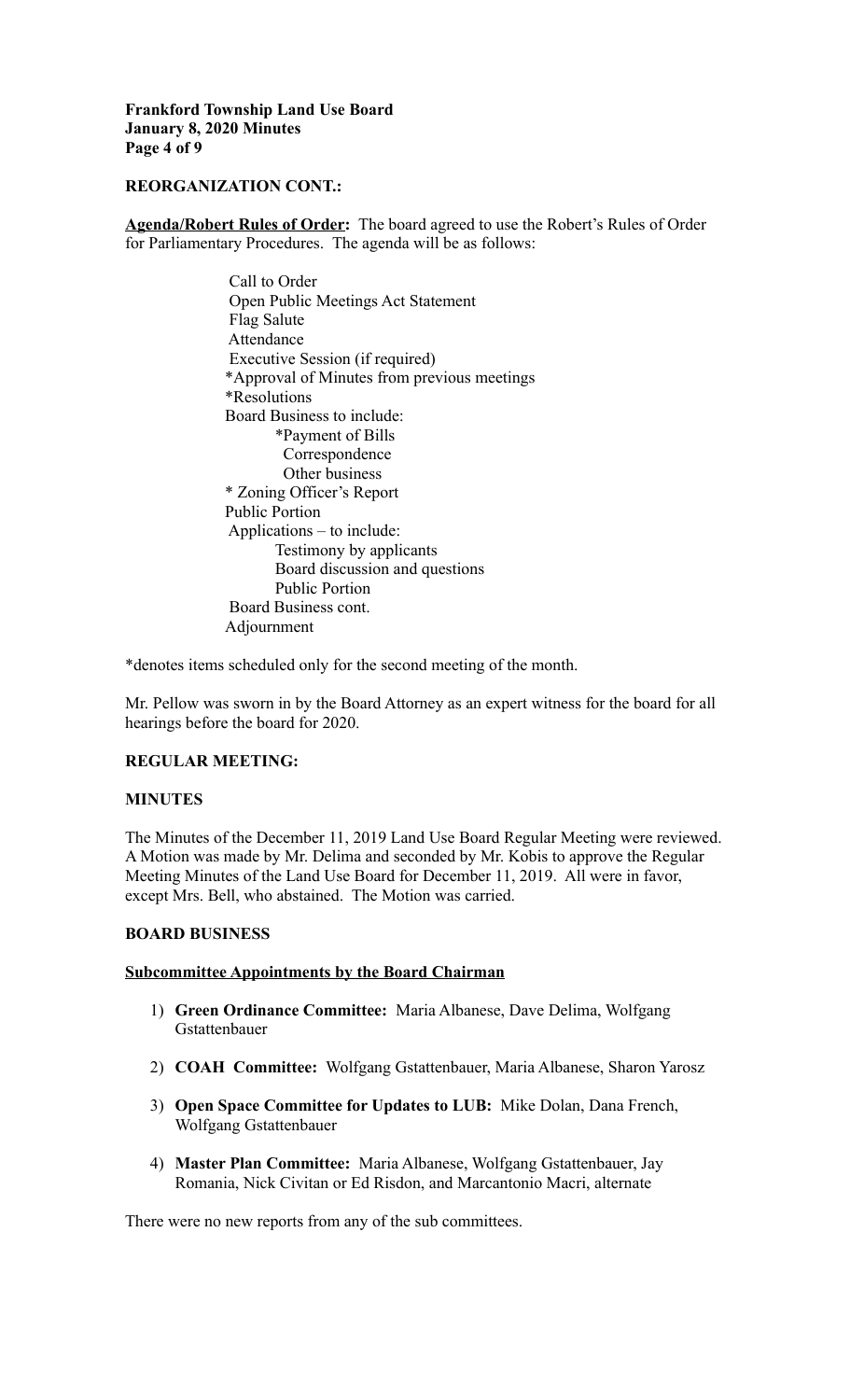### **Frankford Township Land Use Board January 8, 2020 Minutes Page 5 of 9**

# **REGULAR MEETING CONT.**

### **Correspondence:**

The correspondence was reviewed. No formal action was taken.

#### **PUBLIC:**

A Motion was made by Mr. Wingle and seconded by Mr. Risdon to open this meeting to the public. All were in favor. The Motion was carried.

There being no public participation, a Motion was made by Mr. Dolan and seconded by Mr. Delima to close this matter to the public. All were in favor. The Motion was carried.

# **ZONING OFFICER'S AGENDA**

The Board reviewed the Zoning Officer's Report dated January, 2020. No formal action was taken.

# **PUBLIC HEARINGS & RESOLUTIONS**

# **Amendments to Master Plan Element – Open Space and Recreation Plan Update 2019:**

Mr. Collins indicated that Mr. Canace, the Township's Open Space expert, was at the December 11, 2019 Land Use Board meeting for the first Public Hearing on the Amendments to the Master Plan Element – Open Space and Recreation Plan Update. Mr. Canace explained to the board and the public the changes they are requesting to the plan which was stated in the Minutes of the December 11, 2019 Meeting and are available to the public for review.

A Motion was made by Mr. Dolan and seconded by Mr. Delima to open this matter to the public. All were in favor. The Motion was carried.

There being no public participation, a Motion was made by Mr. Dolan and seconded by Mr. Gstattenbauer to close this matter to the public. All were in favor. The Motion was carried.

A Motion was made by Mr. Gstattenbauer and seconded by Mr. Dolan to approve the Open Space and Recreation Plan Updates 2019 and approve the Resolution. Roll Call:

YES: 12 Gstattenbauer, Civitan, Bell, Risdon, Wingle, French, Dolan, Romania, Pierson, Kobis, Delima, Macri

 $NO<sup>2</sup>$  0

 $ABSTAIN: 0$ 

The Motion was carried.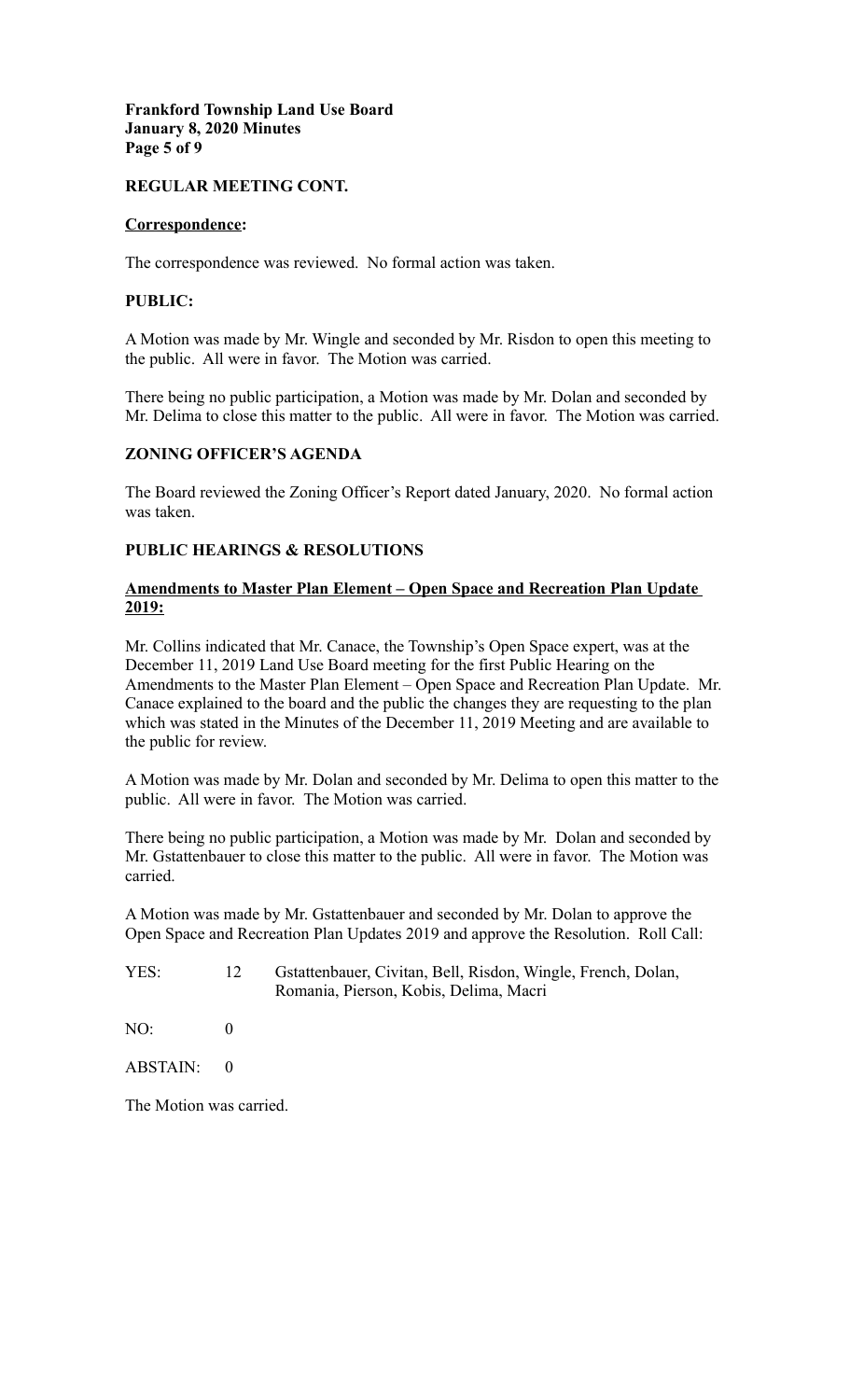### **Frankford Township Land Use Board January 8, 2020 Minutes Page 6 of 9**

### **REGULAR MEETING CONT.**

#### **CARRIED APPLICATIONS**

# **Charles & Carol Ann Daley – LUB 19-17 – Block 142, Lots 2 & 3 – 51 Lower North Shore Road – "C & "D" Variances:**

Mr. Civitan and Mr. Risdon stepped down from this application and left the meeting.

Appearing before the board was the applicant, Charles Daley and his applicant's attorney, William Haggerty. Mr. Daley was sworn in by the board attorney.

The application was deemed complete by Mr. Pellow, Mr. Collins and the board.

Mr. Haggerty indicated that this application involves a single family home on North Shore Culver Lake. The applicant's would like to construct an addition. The lower level would be a 2 car garage. The upper level would be more open space for the family. A good portion of the addition will be built upon the existing driveway (impervious coverage). Mr. Daley indicated that they moved from their primary home to this residence, which was a summer home. He would like to have a garage. The home does not have a basement or an attic. The second floor he proposes to use it as a home office and some storage. He does not intend to make this room a bedroom. The existing house has 3 bedrooms and the house will remain 3 bedrooms. The architectural plans label this room as a family room.

Mr. Haggerty indicated that they will need a Floor Area Ratio (FAR) Variance. The FAR will go from 12% to 23% and 15.8% is required. Mr. Pellow indicated that the total square footage increase is 1,603 square feet. Mr. Haggerty indicated that within the area, there are FAR's of 21%, 22%, 28%, 23% and 61% all within 200' of the applicant's property. There are some FAR's that are less, but they are on larger lots, i.e. 14% and 8.2%. Therefore, this property will be in keeping with the neighborhood with regard to FAR.

Mr. Pellow indicated that they will also need the Side Yard Variance, which is not shown, but it is less than 15' and a Front Yard Setback Variance where they are proposing 21'2" setback, where 35 feet is required. Mr. Haggerty indicated on the revised map it shows 4.2' setback on the right side yard, where 15 feet is required. Mr. Pellow indicated that the architect indicated that the required setback is 17' and it should state 15'. They also need a variance for Lot Coverage, where 15% is allowed and they are proposing 35%. The front yard setback is not changing and is a pre-existing condition, where 35' is required and 21.6' is proposed and currently exists.

Mr. Haggerty indicated that the driveway will not change. Mr. Pellow indicated that there are no elevations given in the area of the proposed addition and paving to determine grading limits. This should be submitted. Mr. Pellow indicated that he needs to see the grades behind the addition and on the side. He is sure they will need a wall. This wall needs to be shown. Mr. Pellow indicated that it may need a landscaping plan around the new addition depending on the grade.

A Motion was made by Mr. Wingle and seconded by Mrs. French to open this matter to the public. All were in favor. The Motion was carried.

There being no further public participation, a Motion was made by Mr. Dolan and seconded by Mrs. French to close this matter to the public. All were in favor. The Motion was carried.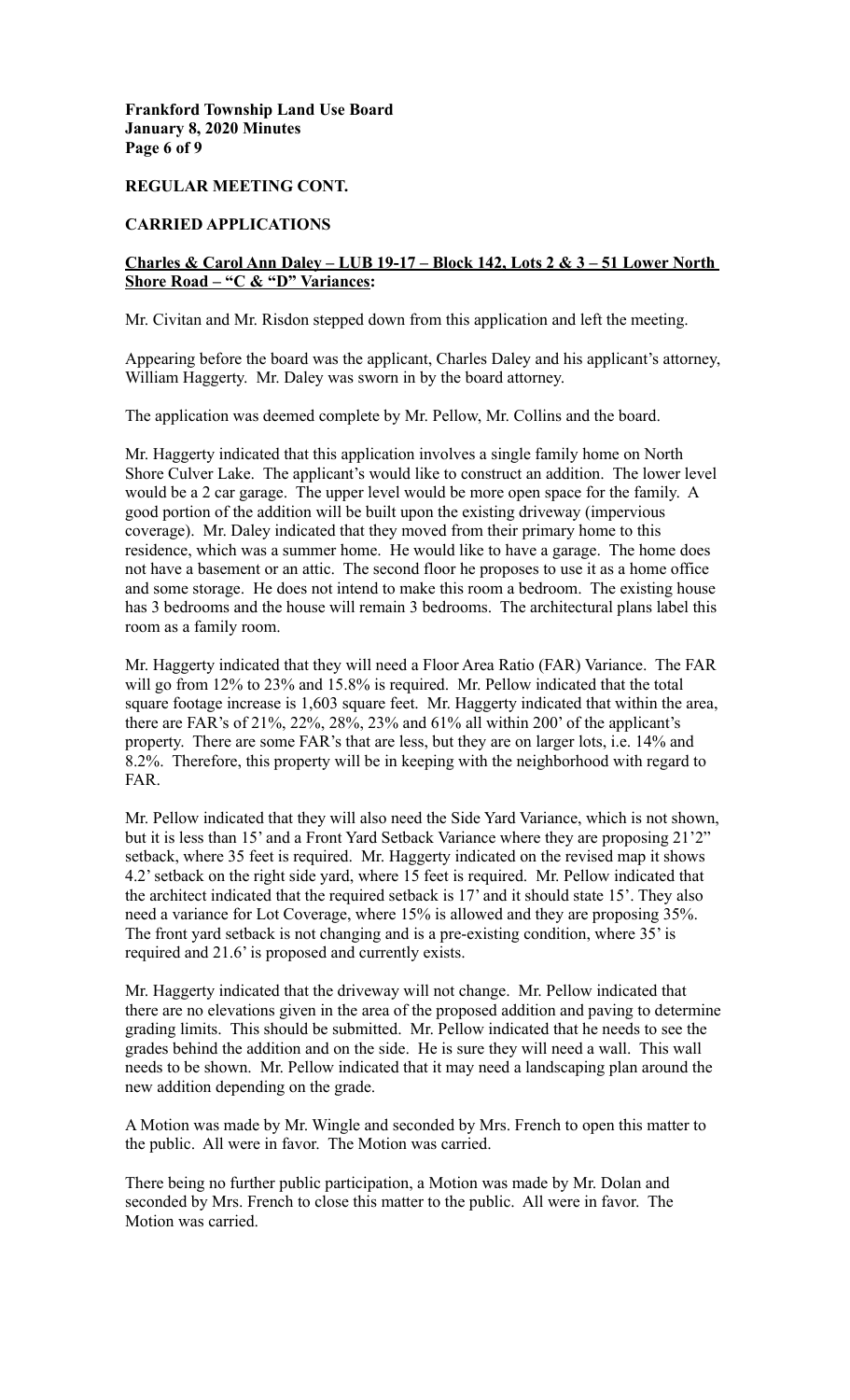## **Frankford Township Land Use Board January 8, 2020 Minutes Page 7 of 9**

### **REGULAR MEETING CONT.**

### **CARRIED APPLICATIONS CONT.**

# **Charles & Carol Ann Daley – LUB 19-17 – Block 142, Lots 2 & 3 – 51 Lower North Shore Road – "C & "D" Variances cont.:**

A Motion was made by Mr. Pierson and seconded by Mr. Kobis to approve the application for the a "C"  $\&$  "D" Variance as requested by the applicant and the applicant to provide a grading plan and landscaping plan to the board engineer for approval. Roll call:

| YES: | Gstattenbauer, Bell, Wingle, French, Dolan, Romania, Pierson, |  |  |  |
|------|---------------------------------------------------------------|--|--|--|
|      | Kobis, Delima, Macri                                          |  |  |  |

 $NO<sup>2</sup>$  0

ABSTAIN: 0

The Motion was carried.

# **Richard Wingle – LUB 19-18 – Block 1, Lot 2.03 – 753 County Route 565 – Final Site Plan:**

Mr. Wingle stepped down from this application.

Appearing before the board was the applicant, Richard Wingle. Mr. Wingle was sworn in by the board attorney.

The application was deemed complete by the Board Engineer, the Board Attorney and the Board.

Mr. Pellow reviewed his report dated November 26, 2019, last revised December 16,  $2019$ 

Paragraph 1: Sidewalks. The sidewalk in front of the new building is 5.2 feet wide and it was approved for 6 feet wide due to parking overhang. Mr. Wingle indicated that this was completed.

Paragraph 2. Curbing. The Curbing is satisfactory.

Paragraph 3. Paving:

a) Need asphalt load tickets to check against the plan. Mr. Pellow indicated that he received this and it is satisfactory;

b) Some millings are needed in the rear parking lot. Mr. Pellow indicated that there are millings left in the front parking lot and they are needed in the rear parking lot. Mr. Wingle indicated that he is doing the Church project on Route 23 by the Municipal Building. He further indicated that he obtained some millings when they were doing Route 565 and these millings will be transferred to the Church project to be used in the parking lot area.

c) There is a huge pile of millings in the rear parking lot that has to be removed before vehicles can enter the garage bays. Mr. Wingle indicated that this has been done and Mr. Pellow agreed.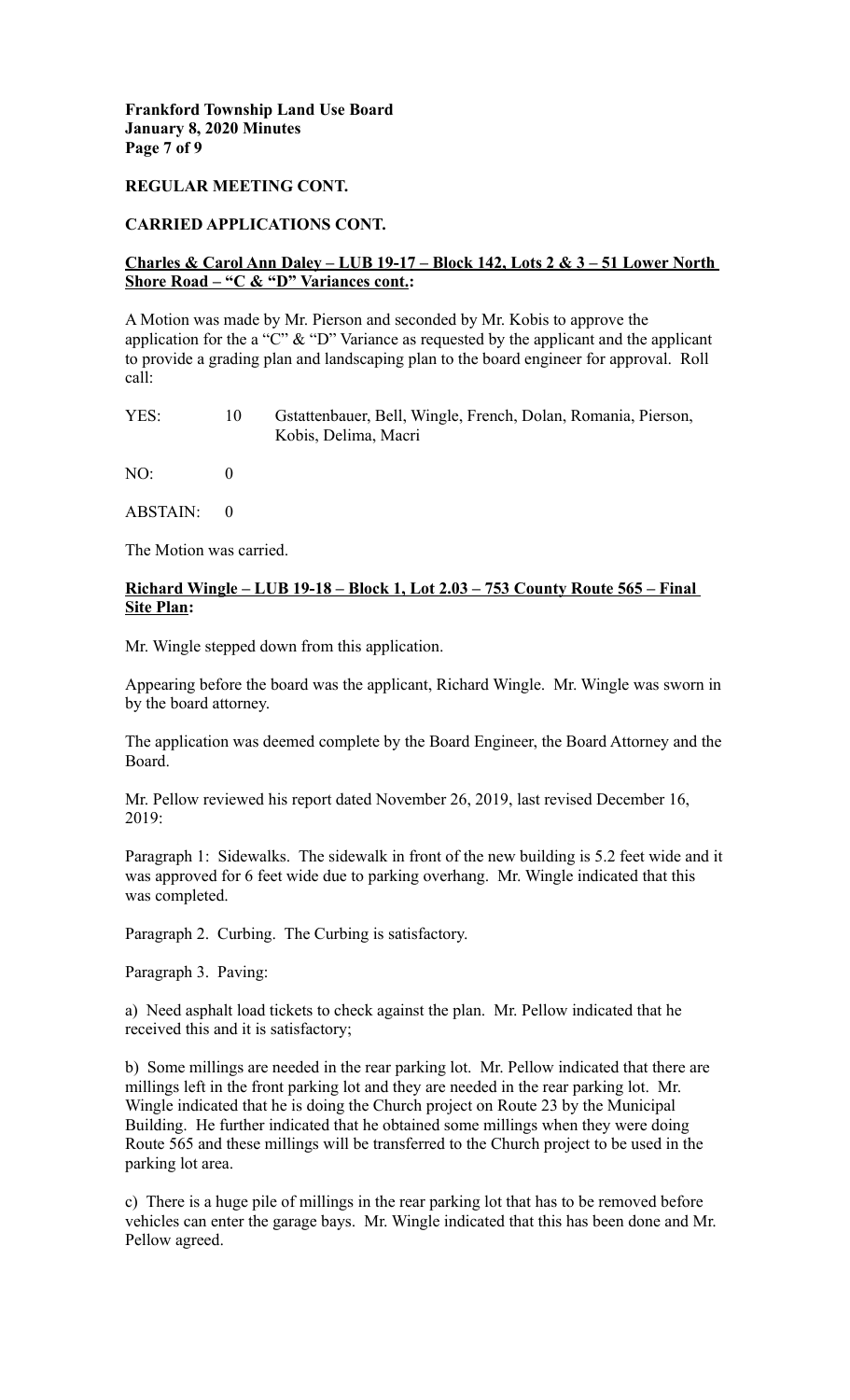**Frankford Township Land Use Board January 8, 2020 Minutes Page 8 of 9**

#### **REGULAR MEETING CONT**

### **CARRIED APPLICATIONS CONT.**

# **Richard Wingle – LUB 19-18 – Block 1, Lot 2.03 – 753 County Route 565 – Final Site Plan cont.:**

d) Need copy of Thermoplastic striping ticket. Mr. Pellow indicated that the applicant put latex striping and it should have been thermoplastic. Mr. Pellow indicated that they can bond this because Thermoplastic has to be put down when it is 40 degrees. This can be done in the spring.

e) The resolution does not indicate that the rear parking lot is not to be paved; therefore, it should be paved. Mr. Pellow indicated that he made a mistake and there was a variance not to pave this lot in the Resolution.

Paragraph 4: Lighting:

a) Has to be checked by our office at night to determine conformance with the approved plan.

b) Four (4) lights were approved at the rear of the building and five (5) were installed. Need to check as per 4(a) above. Mr. Pellow indicated that 5 lights are ok because it is dark in the back of the building.

Paragraph 5: Landscaping:

a) The three (3) trees at the Northwest side of the building were to  $1\frac{1}{2}$  caliper—they are smaller. Mr. Wingle indicated that they have been replaced.

b) The large sign on CR 565 was to be landscaped but hasn't been. Some landscaping has been provided in the back. Our office will come up with a revised plan. This will be done in the spring. Mr. Wingle agreed.

Paragraph 6: Stormwater. The basin is satisfactory from a visual standpoint. Mr. Pellow indicated will check it during a rainstorm.

Paragraph 7: Miscellaneous:

a) There is a lot of debris along the southerly and westerly sides of the rear parking lot, which shall be removed. Mr. Wingle indicated that this has been removed.

b) Need County final site plan approval. Final plan was submitted to the County during November 2019.

d) There is major earth-moving equipment near the building. Need a plan for what is happening there. Mr. Pellow indicated that the equipment is on site for Phase II of the project.

e) A lot of grading took place on Lot 2.01, Block 1 during the past year. Mr. Wingle indicated it was actually the property next door to him. He rented his machines to him to bring fill into his property.

Mr. Pellow indicated if Mr. Wingle needs to operate at this location, he will need to post a bond for the striping and the landscape plan because this cannot be done until the spring. Mr. Wingle agreed.